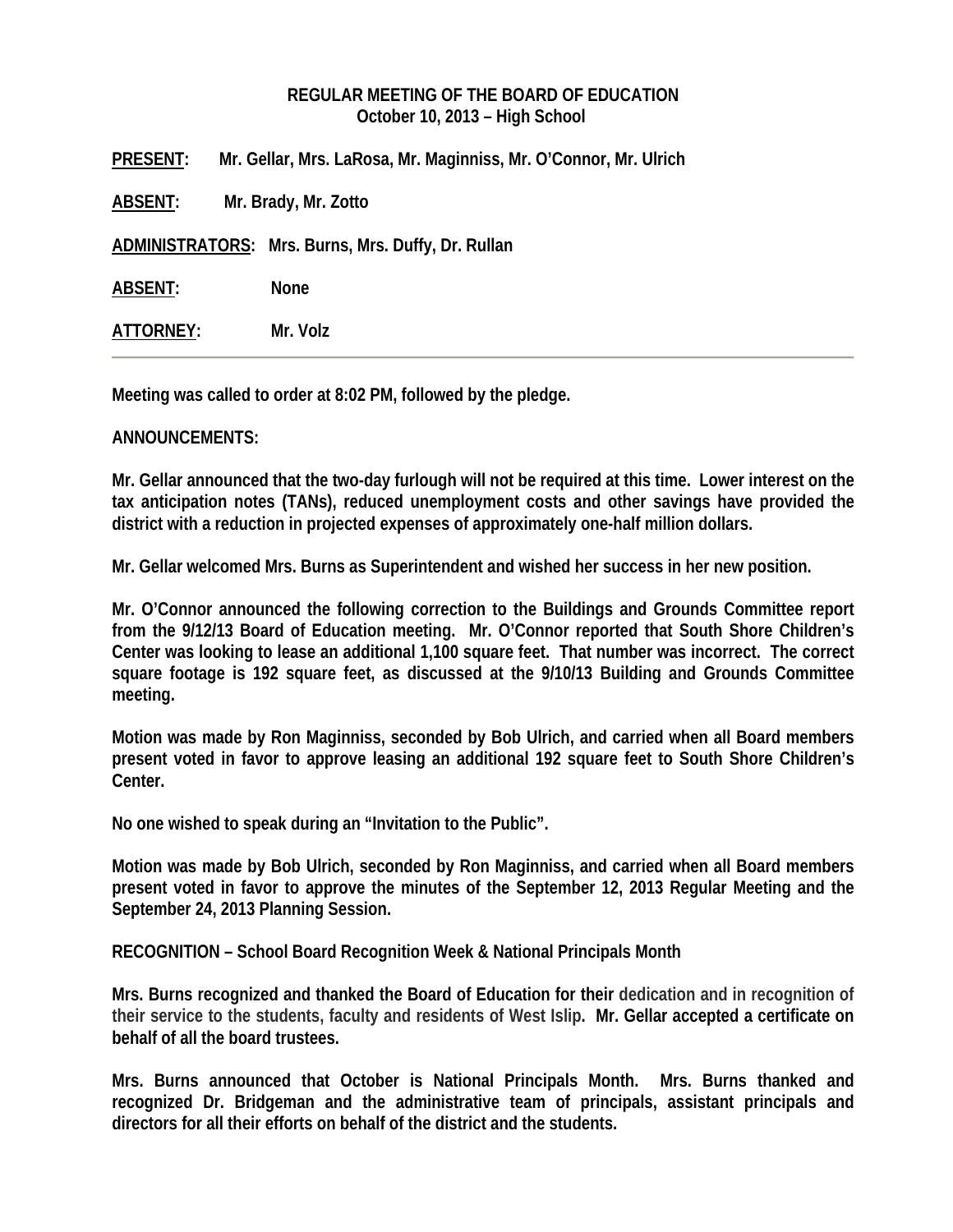**Motion was made by Bob Ulrich, seconded by Ron Maginniss, and carried when all Board members present voted in favor to approve TEACHING: CHILD BEARING LEAVE OF ABSENCE (paid): Jaclyn Jacobs, English, effective September 23, 2013 (High School).** 

**Motion was made by Annmarie LaRosa, seconded by Bob Ulrich, and carried when all Board members present voted in favor to approve CLASSIFIED (CIVIL SERVICE): LEAVE OF ABSENCE (unpaid): Patricia Cinquemani, Cafeteria Aide, effective October 2, 2013 through June 27, 2014 (Manetuck).** 

**Motion was made by Kevin O'Connor, seconded by Annmarie LaRosa, and carried when all Board members present voted in favor to approve CLASSIFIED (CIVIL SERVICE): PROBATIONARY APPOINTMENT: Linda Daniels, Part-Time Food Service Worker, effective October 15, 2013 (Step 1; Paul J. Bellew; replacing J. Einsettler {resigned}).** 

**Motion was made by Bob Ulrich, seconded by Annmarie LaRosa, and carried when all Board members present voted in favor to approve CLASSIFIED (CIVIL SERVICE): PROBATIONARY APPOINTMENT: \*Kristen Pyes, Cafeteria Aide, effective October 11, 2013 through June 27, 2014 (Step 1; Bayview; replacing J. Schwartz who is now a Special Education Aide).** 

**Motion was made by Bob Ulrich, seconded by Annmarie LaRosa, and carried when all Board members present voted in favor to approve CLASSIFIED (CIVIL SERVICE): PROBATIONARY APPOINTMENT: Karen Reale, Cafeteria Aide, effective October 11, 2013 (Step 1; Bayview; replacing L. Saake who is now a Special Education Aide).** 

**Motion was made by Ron Maginniss, seconded by Kevin O'Connor, and carried when all Board members present voted in favor to approve CLASSIFIED (CIVIL SERVICE): REGULAR SUBSTITUTE: Mary Cameron, Cafeteria Aide, effective October 11, 2013 through June 27, 2014 (Step 1; Manetuck; replacing P. Cinquemani {leave}).** 

**Motion was made by Bob Ulrich, seconded by Ron Maginniss, and carried when all Board members present voted in favor to approve CLASSIFIED (CIVIL SERVICE): REGULAR SUBSTITUTE: \*Christine Glander, Cafeteria Aide, effective October 11, 2013 through June 27, 2014 (Step 1; Bayview; replacing F. Couillard {leave}).** 

**Motion was made by Kevin O'Connor, seconded by Bob Ulrich, and carried when all Board members present voted in favor to approve CLASSIFIED (CIVIL SERVICE): RESIGNATION: Dana Sullivan, Security/Receptionist Paraprofessional, effective October 15, 2013 (Bayview).** 

**Motion was made by Bob Ulrich, seconded by Annmarie LaRosa, and carried when all Board members present voted in favor to approve CLASSIFIED (CIVIL SERVICE): CHANGE IN STATUS: Sandra Brady, 7-Hour Assistant Cook, effective October 28, 2013 (Beach Street; replacing A. Carangi {retired}, change from 4-hour Assistant Cook).** 

**Motion was made by Ron Maginniss, seconded by Annmarie LaRosa, and carried when all Board members present voted in favor to approve CLASSIFIED (CIVIL SERVICE): CHANGE IN TITLE: Jodi Schwartz, Special Education Aide, effective October 11, 2013 (Bayview; new position; change from 3 - hour cafeteria aide).**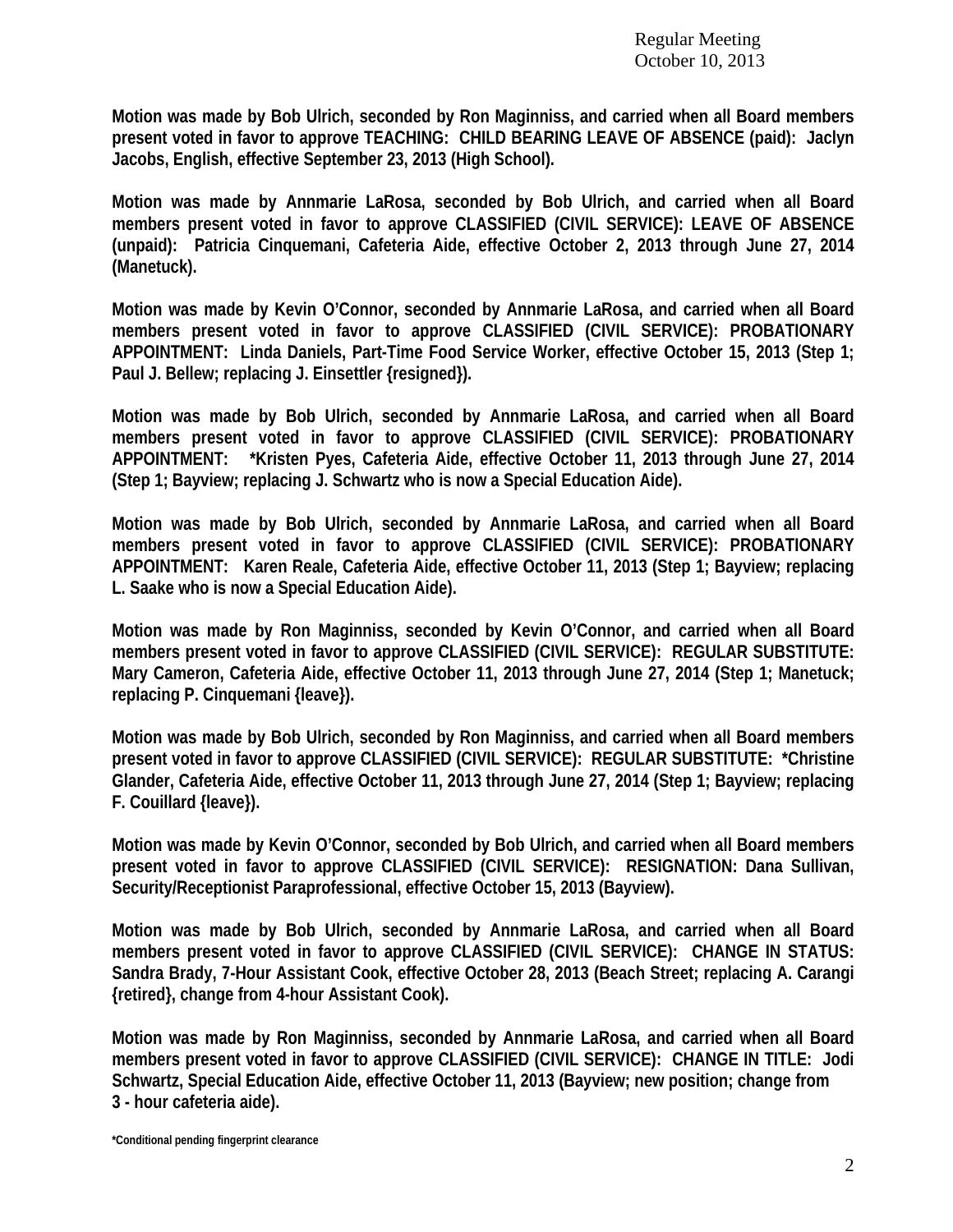**Motion was made by Bob Ulrich, seconded by Kevin O'Connor, and carried when all Board members present voted in favor to approve CLASSIFIED (CIVIL SERVICE): SUBSTITUTE FOOD SERVICE WORKER (9.75/hr.): Bridgett Morgan, effective October 11, 2013.** 

**Motion was made by Kevin O'Connor, seconded by Ron Maginniss, and carried when all Board members present voted in favor to approve OTHER: MENTOR PROGRAM 2013–2014 SCHOOL YEAR: MENTOR (\$1,000 Stipend): Alicia McGinty-Sepulveda, replacing Beth Crimi {approved at the 9/12/13 BOE meeting}, (Tara Annunziata, Mathematics).** 

**Motion was made by Bob Ulrich, seconded by Annmarie LaRosa, and carried when all Board members present voted in favor to approve OTHER: ADVISORS/CLUBS 2013-2014 SCHOOL YEAR:** 

### **HIGH SCHOOL:**

| Michelle Falco, Academic Decathlon (Jr. Brainstormers) |          |
|--------------------------------------------------------|----------|
| Kevin Murphy, Academic Decathlon (Brainstormers)       |          |
| Frank Franzone, Audio-Visual Club Director             |          |
| Elaine Longo, Coordinator - One Act Play               |          |
| Ann Hecht, Costume Director (all productions)          |          |
| Elizabeth Zamarelli, Director (all productions)        | } shared |
| James Krais, Director - Flag Team                      |          |
| Jennifer McKenna, Director - Musical Play              |          |
| David Kaufman, Director - Senior Play                  |          |
| James Krais, Drama Coordinator                         |          |
| Victoria Newell, Extra-Curricular Treasurer            |          |
| Nicole Cifelli, Freshman Class Advisor                 |          |
| Alexandra Dolce, Freshman Class Advisor                | } shared |
| Linda Gifford, Junior Class Advisor                    |          |
| Jennifer McKenna, Junior Class Advisor                 | } shared |
| David Gershfeld, Literary Magazine                     |          |
| James Como, Mathletes                                  |          |
| <b>Craig Michel, Mathletes</b>                         |          |
| <b>Nancy Yost, Mathletes</b>                           | } shared |
| Shawn Wallace, Mock Trial                              |          |
| Edward Jablonski, National Honor Society               |          |
| Frank Franzone, Newspaper                              |          |
| Joanne Macrelli, Newspaper                             | } shared |
| David Kaufman, Photographer: Newspaper/Yearbook        |          |
| David Kaufman, Pit Director (Musical)                  |          |
| Mary Kroll, Research Program                           |          |
| Diana Saadat, School Store                             |          |
| Jessica Levings, Science Olympiad                      |          |
| Linda Tong, Science Olympiad                           | shared   |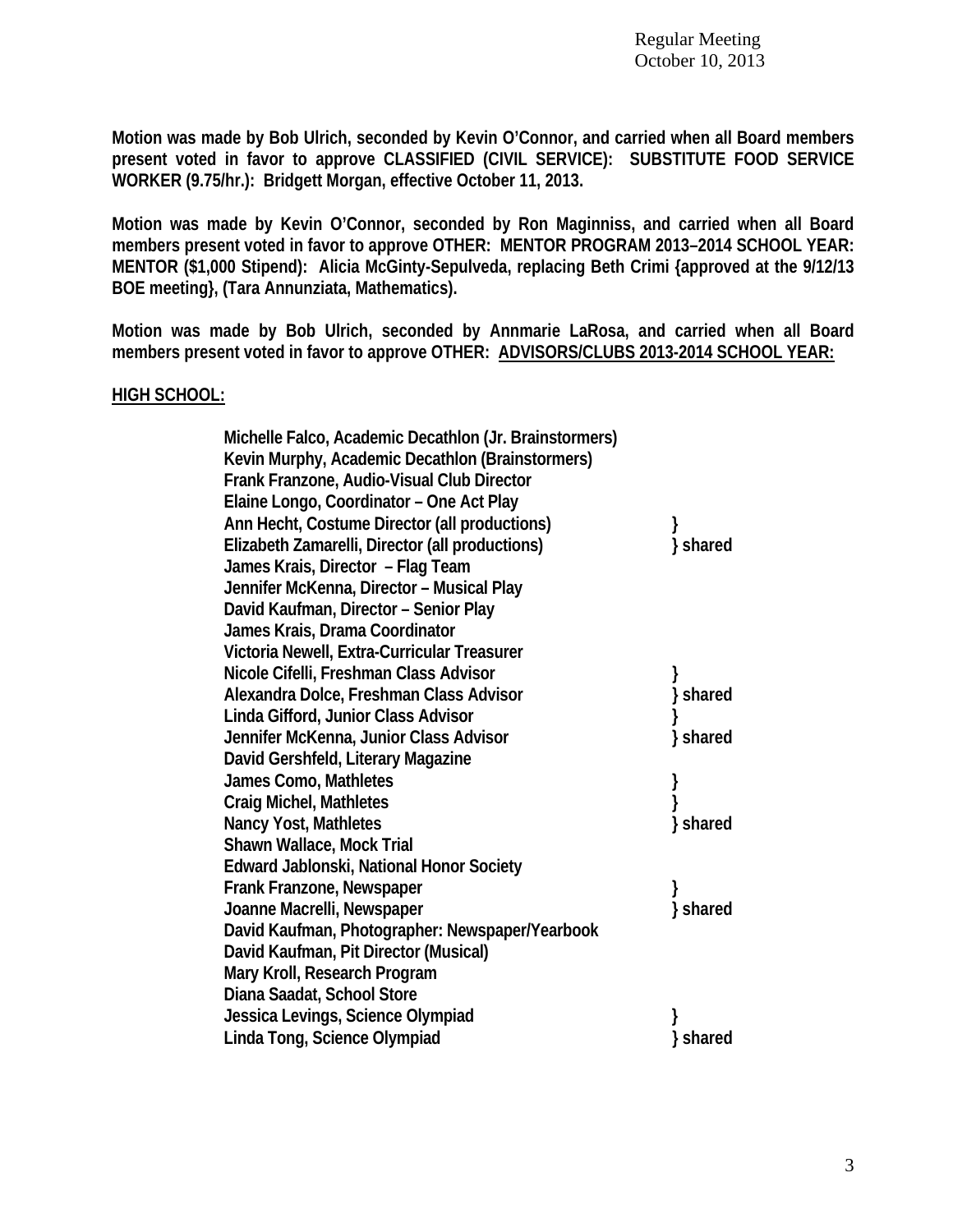# **ADVISORS/CLUBS 2013-2014 SCHOOL YEAR, continued**

# **OTHER, High School continued**

**BEACH** 

|       | James Krais, Sets Director (all productions)         |          |
|-------|------------------------------------------------------|----------|
|       | Noreen Matthews, Sophomore Class Advisor             |          |
|       | Kevin Murphy, Sophomore Class Advisor                | } shared |
|       | Edward Jablonski, Student Senate                     |          |
|       | David Moglia, Student Senate                         | } shared |
|       | Dawn DiVisconti, Yearbook                            |          |
|       | Elaine Longo, Yearbook                               | } shared |
|       | Gregory Baranec, Robotics Team                       |          |
|       | Robert Purdy, Robotics Team                          |          |
|       | Frank Franzone, Business & Marketing Honor Society   |          |
|       | Joanne Macrelli, Business & Marketing Honor Society  | } shared |
|       | Diana Saadat, Distributive Education Club of America |          |
|       | Barbara Krollage, English Honor Society              |          |
|       | Andromache Baritis, Foreign Language Honor Society } |          |
|       | Maria Kaminsky, Foreign Language Honor Society       | } shared |
|       | Monica Krawczyk, Future Business Leaders Club        |          |
|       | Joanne Macrelli, Future Business Leaders Club        | } shared |
|       | Nicole Perperis, Gay-Straight Alliance               |          |
|       | Thomas Vitti, Gay-Straight Alliance                  | } shared |
|       | Stephanie Fodera, S.A.D.D.                           |          |
|       | William Willis, Tri-M Music Honor Society            |          |
|       | Jennifer Wasserman, Senior Class Advisor             |          |
|       |                                                      |          |
| BEACH |                                                      |          |
|       | Justin DeMaio, Drama Director                        |          |
|       | Elizabeth Zamarelli, Drama Director                  |          |
|       | <b>Richard Santeramo, Sets Director</b>              |          |
|       | Elizabeth Zamarelli, Costume Director                |          |
|       | Justin DeMaio, Costume Director                      |          |
|       | Justin DeMaio, Music Director                        |          |
|       | Jesse Fawess, Newspaper                              |          |
|       | Robyn Southard, Yearbook                             |          |
|       | Mitch Luquer, Yearbook Photographer                  |          |
|       | Elizabeth Burgalassi, G.O.-Student Council           |          |
|       | Camille Persico, G.O.-Student Council                |          |
|       |                                                      | } shared |
|       | Louis Lu, Honor Society                              |          |
|       | Lisa Braat, Mathletes Grade 7                        |          |
|       | Jeannine Conaghan, Mathletes Grade 8                 |          |
|       | Denise Cain, School Store                            |          |
|       | Thomas Larsen, Science Olympiad                      |          |
|       | Lynn Larsen, Science Olympiad                        |          |
|       | Renee Avelli, Science Olympiad                       |          |
|       | Andrea Miller, Science Olympiad                      | } shared |
|       | Deborah Harris, Home and Careers Club                |          |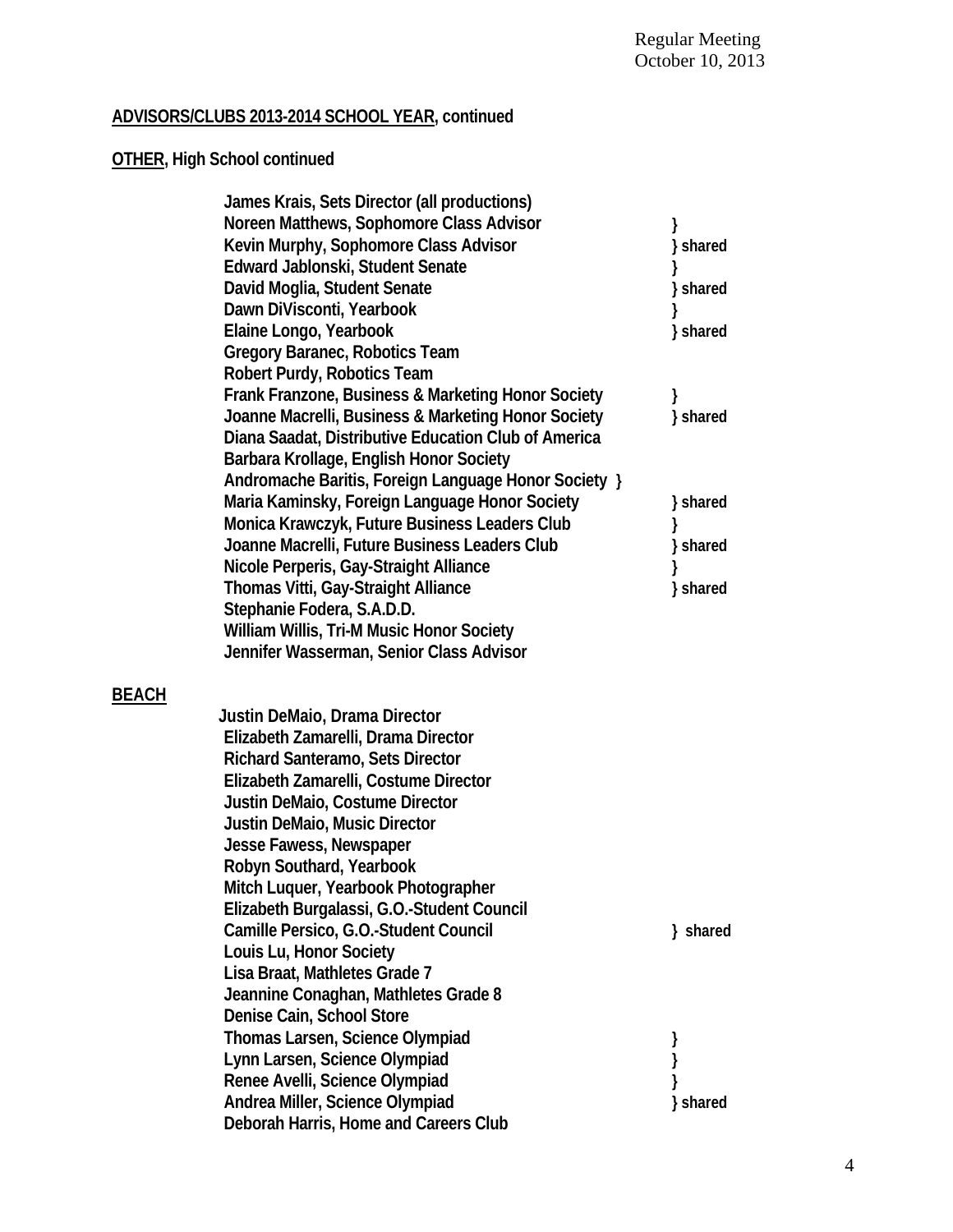# **ADVISORS/CLUBS 2013-2014 SCHOOL YEAR, continued**

| <b>BEACH</b> |                                                        |   |          |
|--------------|--------------------------------------------------------|---|----------|
|              | Theresa Robertson, Homework Help Club                  |   |          |
|              | Jessica Ennis, Peer Tutoring Grade 7                   |   |          |
|              | Mitch Luquer, Peer Tutoring Grade 7                    |   |          |
|              | John Kennedy, Geography Club                           | } |          |
|              | Tara Probert, Geography Club                           |   | } shared |
|              | Theresa Holland, Be Yourself Health Club               |   |          |
| <b>UDALL</b> |                                                        |   |          |
|              | Brenda Mayo, Science Olympiad Grade 6                  |   |          |
|              | Brenda Mayo, Science Olympiad Grade 7                  |   |          |
|              | Brenda Mayo, Science Olympiad Grade 8                  |   |          |
|              | Kimberly Crouch, National Junior Honor Society         |   |          |
|              | <b>Gregory Ziems, Set Design</b>                       |   |          |
|              | Michael Taranto, Yearbook Photographer                 |   |          |
|              | Pamela Diorio, Activities Grade 6                      |   |          |
|              | Kristine Hagens, Activities Grade 7 & Grade 8          |   |          |
|              | Kristine Hagens, Student Council                       |   |          |
|              | Pamela Diorio, Student Council                         |   |          |
|              | Nicoline Flaiz, Yearbook                               |   |          |
|              | Deborah Pulitano, Current Event Team Grade 7 & Grade 8 |   |          |
|              | Jeanette Merola, Homework Club Grade 6                 |   |          |
|              |                                                        |   |          |
|              | Patricia Haff, Homework Club Grade 7 & Grade 8         |   |          |
|              | Linda Ruggiero, Geography Club                         |   |          |
|              | Staci Ansbach, School Store                            |   |          |
|              | Nicoline Flaiz, Mathletes Grade 7                      |   |          |
|              | Lawrence Sciarrino, Mathletes Grade 8                  |   |          |
| <b>MUSIC</b> |                                                        |   |          |
|              | Melissa Senatore, Combined Chorus - All District       |   |          |
|              | William Willis, Combined Orchestra - All District      |   |          |
|              | James Krais, Director - Marching/Pep Band              |   |          |
|              | James Krais, Director - Director - Jazz Ensemble       |   |          |

**Motion was made by Kevin O'Connor, seconded by Ron Maginniss, and carried when all Board** 

**James Krais, Combined Band – All District** 

**members present, with the exception of Scott Brady who was not present but indicated he would abstain from voting if present, voted in favor to approve OTHER: SUBSTITUTE TEACHER \$100.00 per diem**

 **Nicole Aracio, effective October 11, 2013 Kelly Beck, effective October 11, 2013 Samantha Boniberger, effective October 11, 2013 Lauren Brady, effective October 11, 2013 Grace Cappadona, effective October 11, 2013 Victoria Catanzaro, effective October 11, 2013 Kristy Cimaglia, effective October 11, 2013 Jaime DeRosa, effective October 11, 2013 Andrew Dewhirst, effective October 11, 2013**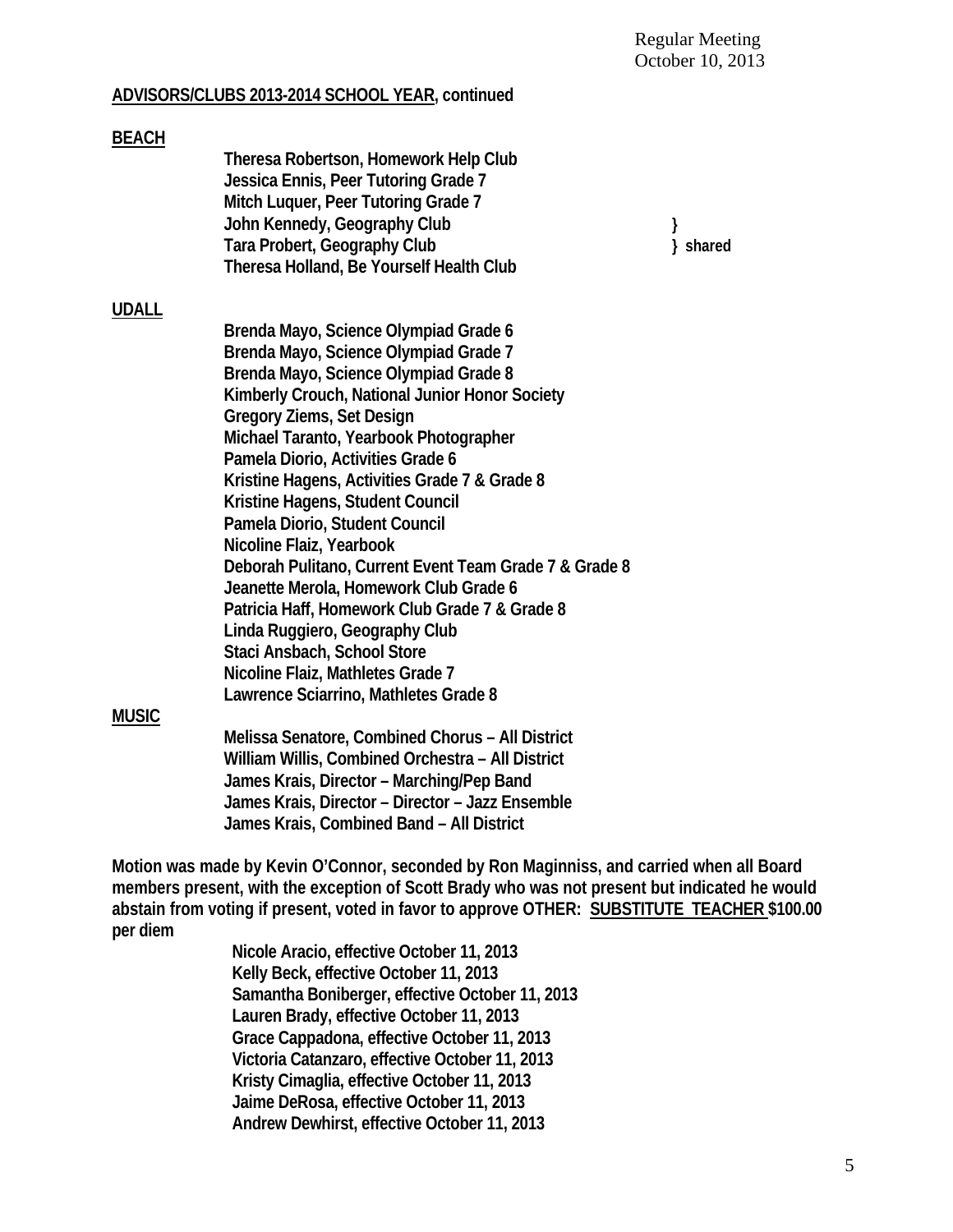# **OTHER:**

# **SUBSTITUTE TEACHER \$100.00 per diem - continued**

 **Andrew Donato, effective October 11, 2013 Kristen Ekberg, effective October 11, 2013 Barry Feldman, effective October 11, 2013 Danielle Fischer, effective October 8, 2013 Jennifer Friaglia, effective October 11, 2013 Mary Ellen Grimes, effective October 11, 2013 Diana Gorman, effective October 11, 2013 Alison Gronenthal, effective October 11, 2013 Taylor Harney, effective October 11, 2013 Russell Kuhn, effective October 11, 2013 Jason Kurdziel, effective October 11, 2013 Brian Mando, effective October 11, 2013 Alyssa Marron, effective October 11, 2013 Kathleen McCabe, effective October 11, 2013 Christopher Muhs, effective October 11, 2013 Kellie Murphy, effective October 11, 2013 Suzanne Napoli, effective October 11, 2013 Kimberly Norden, effective October 11, 2013 Amanda Opinski, effective October 11, 2013 Nicholas Reyman, effective October 11, 2013 Matthew Rippert, effective October 11, 2013 Christine Saraceno, effective October 11, 2013 Lori Savastano Oldaker, effective October 11, 2013 Marianne Schwartz, effective October 11, 2013 Brittany Siragusa, effective October 11, 2013 Ashley Tuminello, effective October 11, 2013 Danielle Young, effective October 11, 2013** 

**Motion was made by Annmarie LaRosa, seconded by Kevin O'Connor, and carried when all Board members present voted in favor to approve OTHER: SUBSTITUTE TEACHING ASSISTANT \$85.00 PER DIEM: Diane Amiruddin, effective October 11, 2013; Victoria Catanzaro, effective October 11, 2013; Kristen Olmstead, effective October 11, 2013.** 

**Motion was made by Kevin O'Connor, seconded by Ron Maginniss, and carried when all Board members present voted in favor to approve OTHER: HOMEBOUND INSTRUCTION (\$30/hr.): Michael Krasnicki, effective October 11, 2013.** 

**CURRICULUM UPDATE: Dr. Rullan informed the audience that there will be a Parent Academy on the Common Core State Standards for Grades K – 8 on October 23, 2013 from 6:30 – 8:30 p.m. at Beach Street Middle School. The report card committee is putting their final touches on the new revised report cards. The Data Portal Committee has met and will be recommending one of the three Stateapproved portals to the Superintendent by the end of the month. Common Core Curriculum modules are being reviewed and teachers are receiving professional development on implementation and alignment to the West Islip curriculum.**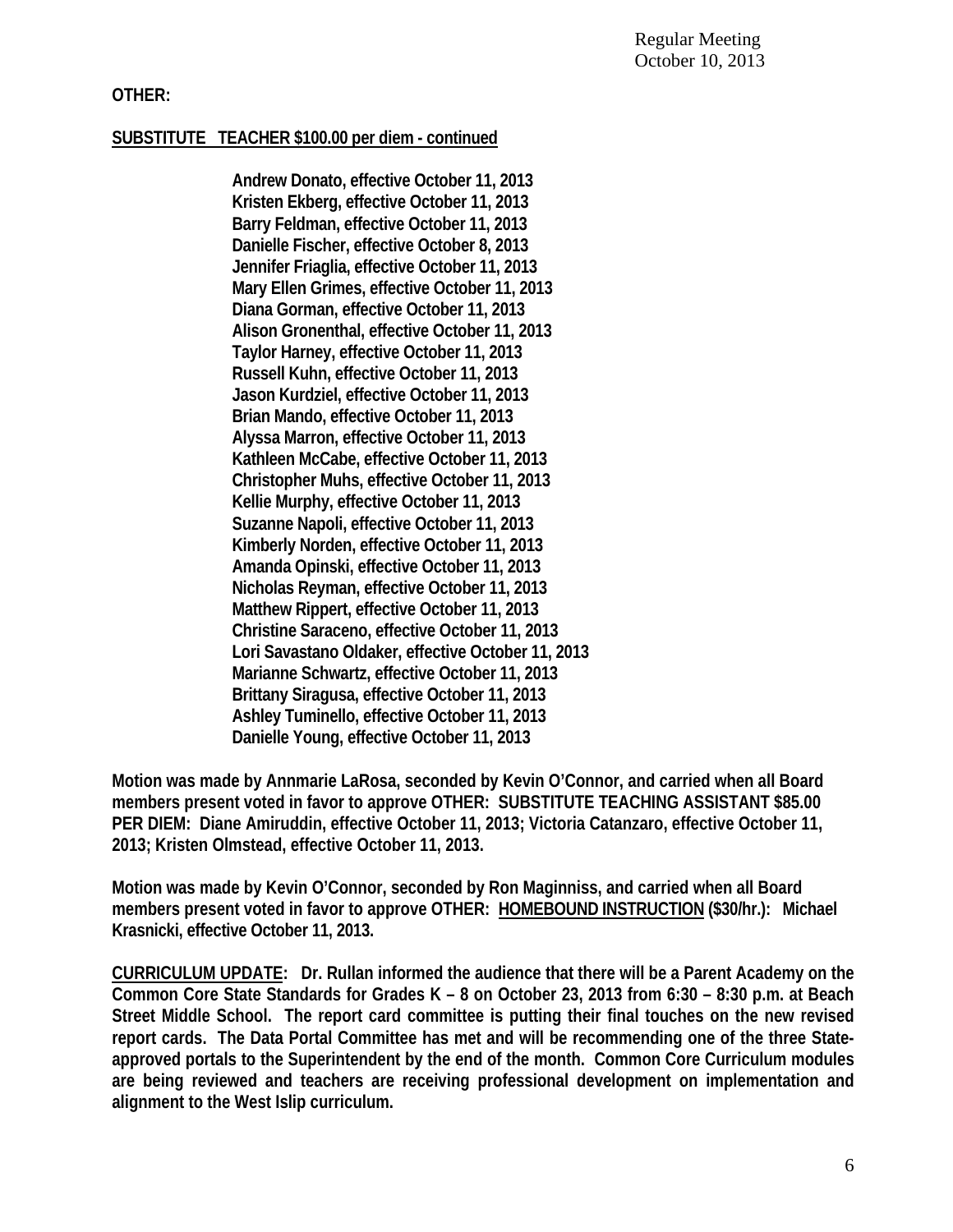# **REPORT OF BOARD COMMITTEES:**

**Finance Committee: Bob Ulrich reported on the meeting that was held on 10/8/13. Some of the items reviewed were the August treasurer's report, August payroll summary report; internal claims audit report, system manager audit trail, warrants, surplus equipment and special education contracts. Beach Street PTA donations and Target donations were also reviewed.** 

**Policy Committee: Annmarie LaRosa reported on the meeting that was held on 10/8/13. Policy #5730 Transportation of Students was revised as per requirements of the McKinney-Vento Act.** 

**The second reading of the policy was waived and a motion was made by Kevin O'Connor, seconded by Bob Ulrich, and carried when all Board members present voted in favor to approve Policy 5730 – Transportation of Students.** 

**Education Committee: Annmarie LaRosa reported on the meeting that was held on 10/10/13. Some of the items discussed were the NYS ELA and math testing, professional development of teachers, report card revisions, NYS data portal and curriculum development.** 

**Buildings and Grounds: Kevin O'Connor reported on the meeting that was held on 10/8/13. Some of the items discussed were Westbrook parking, smoking on school grounds, replacement key charge of \$10.00 for tenants and the West Islip Soccer Club's request to move the fence at the point where the Manetuck and Udall fields meet Boulevard Avenue. The club consulted with residents on either side of the site. Other residents are encouraged to contact the soccer club with questions, if necessary.** 

**Safety and Security: Bob Ulrich reported on the meeting that was held on 9/24/13. Some of the items discussed were the \$25,000 grant from Senator Phil Boyle, upgrading security cameras, creating a five-year security plan, and improved security procedures at the high school.** 

**Committee on Special Education: Ron Maginniss reported on the meeting that was held on 10/9/13. Some of the items discussed were CSE and CPSE recommendations, modifications for students, student placements and visiting classes.** 

**Health and Wellness/COMPASS Alliance: Bernadette Burns reported on the meeting that was held on 9/24/13. The West Islip Tri-Kids Triathlon was held on 10/6/2013. Over 100 students participated in swimming, biking and running activities.** 

**Bullying Awareness Committee: Dan Marquardt reported on the meeting that was held on 9/16/13. Some of the items discussed were the goals for the year, leadership program, guest speakers and update of Dignity for Students Act.**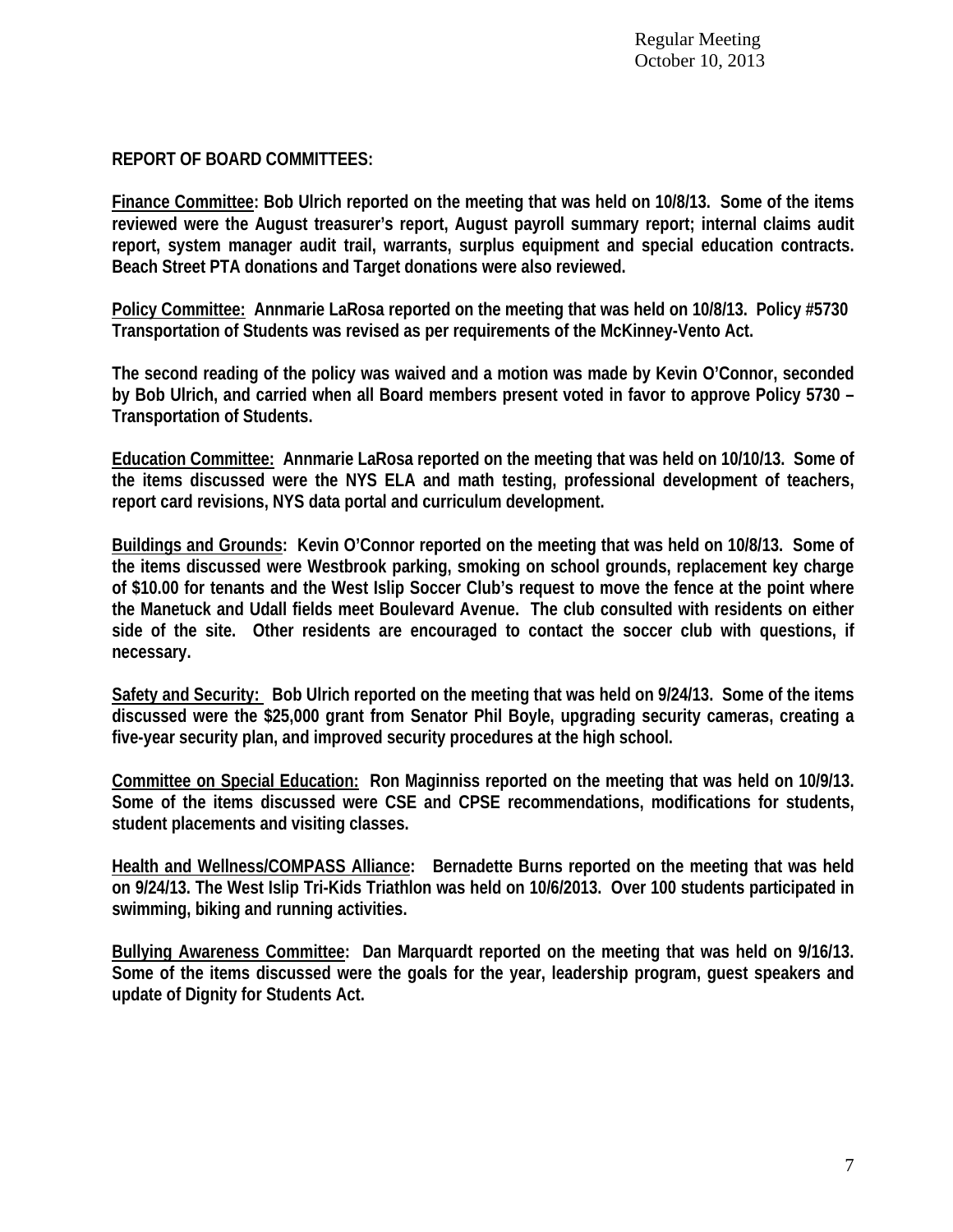Regular Meeting October 10, 2013

### **FINANCIAL MATTERS:**

**The treasurer's report for July was presented. Beginning balance as of July 31, 2013 - \$7,607,362.13; ending balance as of August 31, 2013 - \$4,257,887.28.** 

**Motion was made by Ron Maginniss, seconded by Bob Ulrich, and carried when all Board members present voted in favor to approve 2013-2014 Budget Transfers 3104 – 3107.** 

**Motion was made by Bob Ulrich, seconded by Ron Maginniss, and carried when all Board members present voted in favor to approve the 2013-2014 Special Education Contracts: All Metro Home Care Services of New York, Inc., Developmental Disabilities Institute/Young Autism Program/Medford and Kings Park School District.** 

**Motion was made by Kevin O'Connor, seconded by Ron Maginniss and carried when all Board members present voted in favor to approve the following donations: Beach PTA Arts in Education - \$3,700.00; High School Target - \$3,181.65; Beach Street Target - \$751.70; Udall Road Target - \$507.61; Bayview Target - \$774.22; Manetuck Target - \$1,326.48; Paul J. Bellew Target - \$1,284.79.** 

**Motion was made by Bob Ulrich, seconded by Annmarie LaRosa, and carried when all Board members present voted in favor to approve the following surplus items: Pre-Algebra Mathematics textbooks, Titmus Vision Test Model OV-7M, Concepts and Challenges in Life Science textbooks and En Espanol textbooks.** 

#### **PRESIDENT'S REPORT:**

**Motion was made by Bob Ulrich, seconded by Ron Maginniss, and carried when all Board members present voted, with the exception of Annmarie LaRosa who abstained, in favor to approve South Shore Children's Center of West Islip lease amendment.** 

**Motion was made by Kevin O'Connor, seconded by Ron Maginniss, and carried when all Board members present voted in favor to approve Teaching Assistants' Memorandum of Agreement.** 

**Motion was made by Annmarie LaRosa, seconded by Ron Maginniss, and carried when all Board members present voted in favor to approve Stipulation of Settlement and Release/Student A.** 

### **SUPERINTENDENT'S REPORT:**

**Mrs. Burns thanked the Board of Education for the privilege and opportunity to serve as Superintendent and is looking forward to working with the Board and staff.** 

**NOTICES/REMINDERS: Substance Abuse/Red Ribbon Week October 28 – November 1** 

**The following residents wished to speak during an "Invitation to the Public" – Mr. Randy Paquette, Mrs. Kristina Delaney, Mrs. Patrice Nelson, Mrs. Ruth Mineo and Mrs. Doreen Hantzschel.** 

**Randy Paquette, 3 Babylon Ave. West Islip, NY – Randy Paquette is a 15 year old high school student who would like to use the high school weight room to work out. Mrs. Burns informed Randy that the weight room was open as part of the intramurals program, which was cut from the 2013-2014 budget. The district to investigate whether it will be able to provide the supervision to open the weight room.**